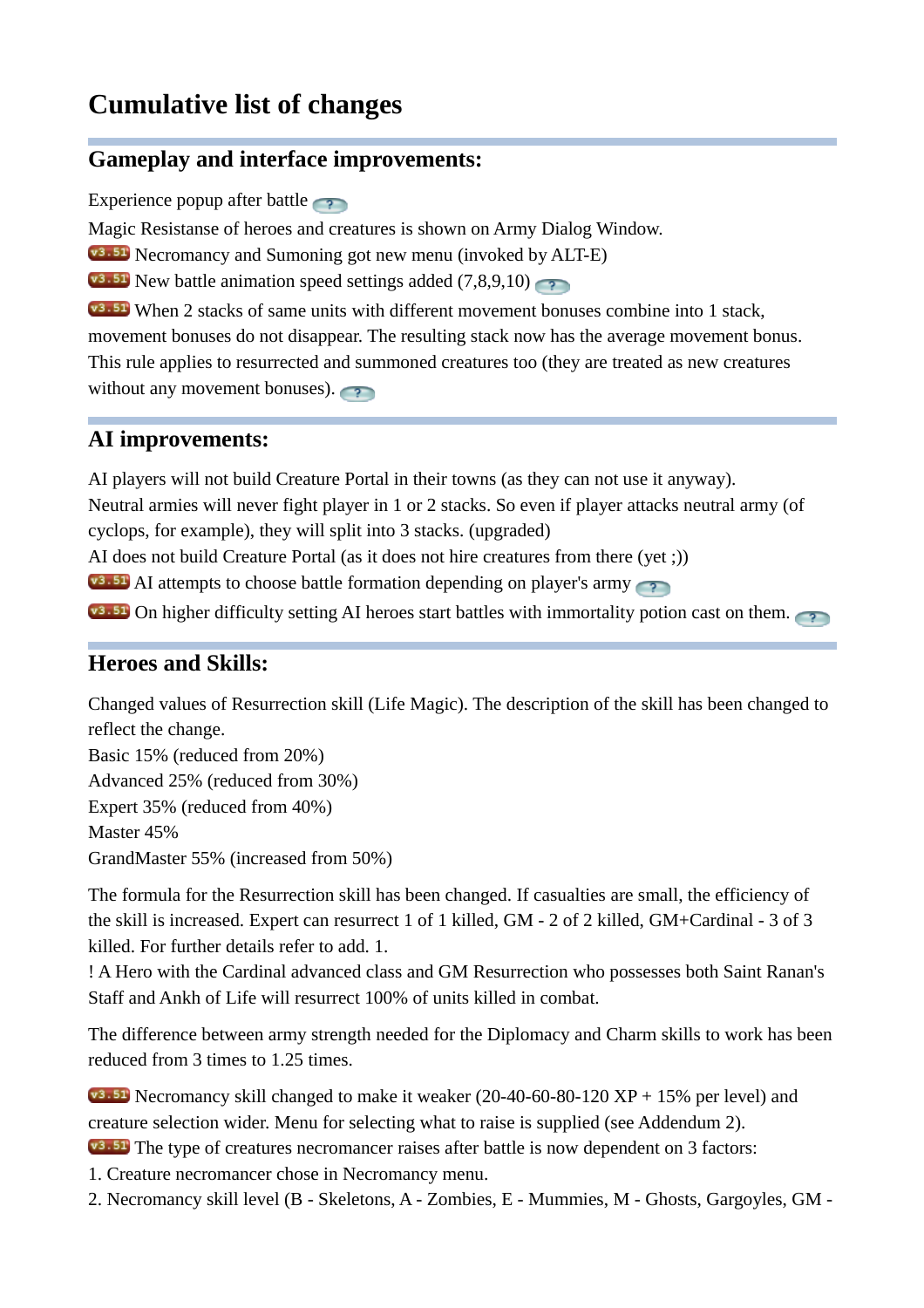Vampires, Bone Dragons).

3. Type of creatures slain in battle (1 level - Skeletons, Zombies, 2 level - Mummies, 3 level - Ghosts, Gargoyles, 4 level - Vampires, Dragons - Bone Dragons. Undead, mechanical and elemental creatures can not be raised in any form).

To raise Bone Dragons hero must choose Bone Dragons in Necromancy menu, be GM Necromancy and kill dragons.

To raise Vampires - select Vampires or Bone Dragons, be GM Necromancy, [kill 4-th level] OR [be GM Death Magic and kill 3-rd level]

To raise Ghosts - select Ghosts, Vampires or Bone Dragons, be at least M Necromancy, kill at least 2-nd level creatures.

To raise Gargoyles - select Gargoyles, be at least M Necromancy, kill at least 2-nd level creatures.

To raise Mummies - select Mummies, be at least E Necromancy, at least 2-nd level creatures.

To raise Zombies - select Zombies, be at least A Necromancy, kill any level creatures.

To raise Skeletons - select Skeletons, Ghosts, Vampires, Bone Dragons, have Necromancy at B, kill any level creatures.

B-A-E-M-GM Combat gives 15-20-30-40-50 defence respectively.

 B-A-E-M-GM Melee divides enemy creatures' defence by 1.5 - 2.0 - 2.5 - 3.0 - 3.0 respectively.

Every levelup increases hero's defence by 1.

Every levelup increases hero's mana by 1.

Every second levelup increases hero's own Magic Resistance by 3%. This works like hero is wearing Cowl of Resistanse with effect based on hero's level.

Every 5-th levelup increases hero's speed by 1.

B-A-E-M-GM Summoning summons 7-14-21-28-42 XP (+10 XP for Summoner adv/ class + 10 XP for Druid's chain) of creatures respectively + 15% per level. Creatures are selected from all creatures from 1-st to 3-th level.

Summoning skill now allows to chose creatures to summon (including option "Summon none"). Look in Addendum 2 for details.

**v3.51** Starting speed (at level 1) lowered to 5

 Seamanship makes board/unboard penalties lower (100%, 100%, 66%, 33%, 0% for B, A, E, M, GM instead of 100% on all skill levels)

**V3.51** Tactician gives increased bonus to creatures as the hero gains more levels. So lvl.25 hero with 5555 tactics will give more attack, defense, speed and movement in battle bonuses to troops than lvl.15 hero with 5555 tactics. Bonus grows 5% from current skill bonus every 2 levels. Example lvl.10 hero with E attack will give 30%\*(1+0.05\*(10/2))= 30%\*1.25= 37.5%

 Charm limits (percent of enemy army limit and experience limit) increased. Percents now are 20%-35%-50%-70%-90% and base experience limits are 80-160-240-320-400 (old values are 15%- 20%-25%-30%-45% and 60-120-180-240-300).

# **Spells:**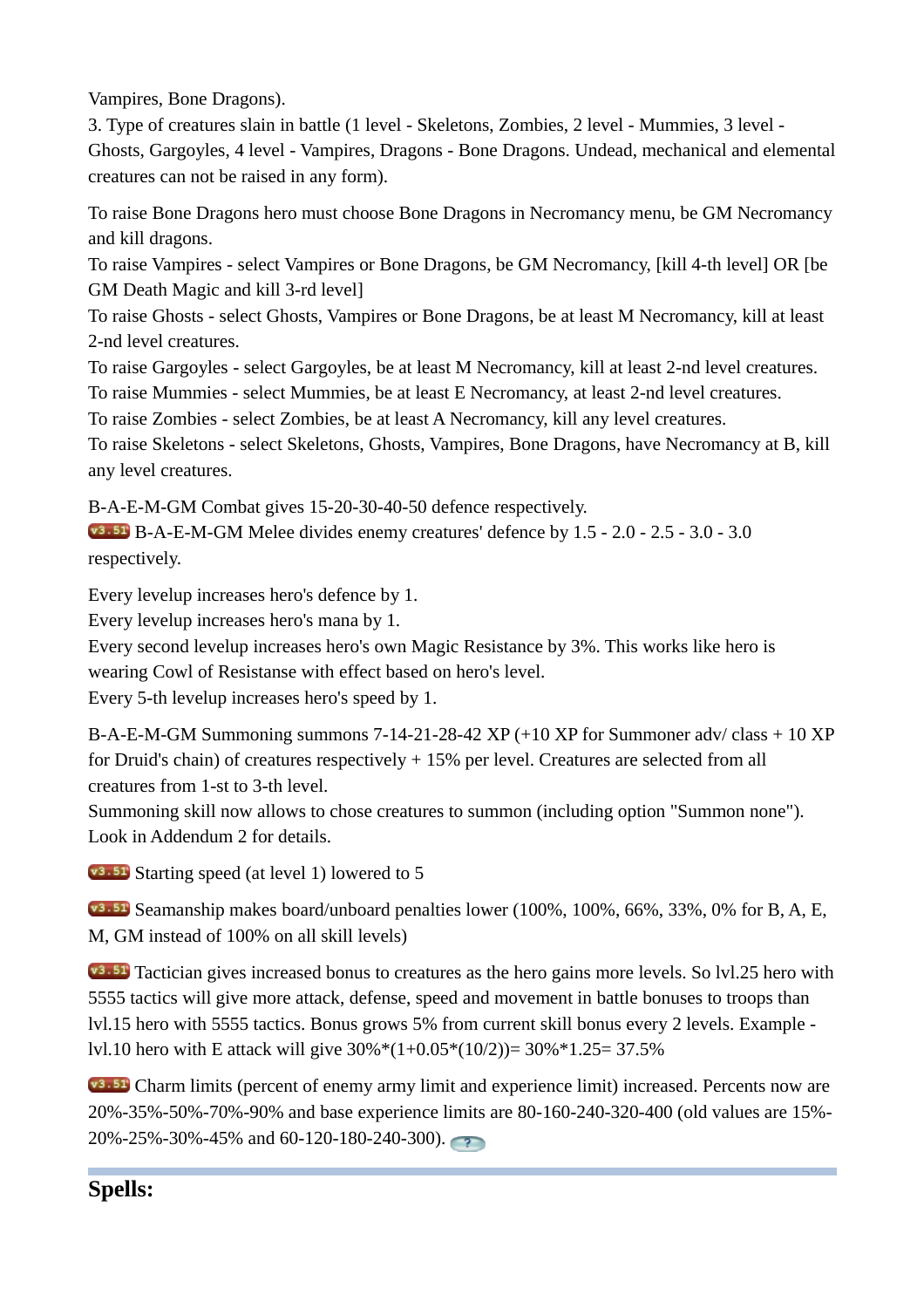- "Free Armageddon" bug fixed.

Effect of "Cancellation" and "Dispell" spells changed. Now spells do not effect creatures raised by "Animate Dead", "Death Call","Raise Vampires", and "Summon Imp".

# Changed spells:

### **=== Order ===**

Cowardice - lowered from 2-nd to 1-st level . Dispel - lifted from 1-st to 2-nd level . Phantom Image - lowered from 4-th to 3-rd level . Teleport - lifted from 3-rd to 4-th level, Line of Sight requirement added. **V3.51** Teleport spell description changed to "Teleport allows this creature to move instantly on the battlefield, ignoring obstacles and terrain penalty". **V3.51** Town Gate - forbidden to cast in battle and is now 4-th level spell. Hypnotize - Line of Sight requirement added. Pain Mirror - level 5, spell damage is not affected by magic resistance, limited to 5 turns. v<sub>3.51</sub></sub> Blind is now 3-rd level spell.

#### **=== Death ===**

Cancellation - lifted from 1-st to 2-nd level Mass Cancellation - lifted from 3-rd to 5-th level Sacrifice - lowered from 5-th to 4-th level Weakness - lowered from 2-nd to 1-st level Mass Weakness - lowered from 4-th to 3-rd level Vampiric Touch - lifted from 4-th to 5-th level Raise Vampires - lowered from 5-th to 4-th level **v3.51** Poison and Plague are limited to 15 turns

### **=== Life ===**

Mass Exorcism - lowered from 4-th to 3-rd level Retribution - lowered from 2-nd to 1-st level **v**<sup>3.51</sup> Regeneration is limited to 15 turns **v3.51** Endurance is now level 3 life spell

**=== Nature ===** Quicksand - lifted from 2nd to 3rd level.

### **=== Chaos ===**

Lightning, Chain Lightning, Implosion, Desintegration description changed to reflect that their damage is affected by target's luck.

# Added new spells:

### **=== Order ===**

Bind flyer (Order, 3rd level) - Removes a flying target's natural ability to fly, and reduces the target's movement and speed by half. Bind Flyer lowered to 2nd level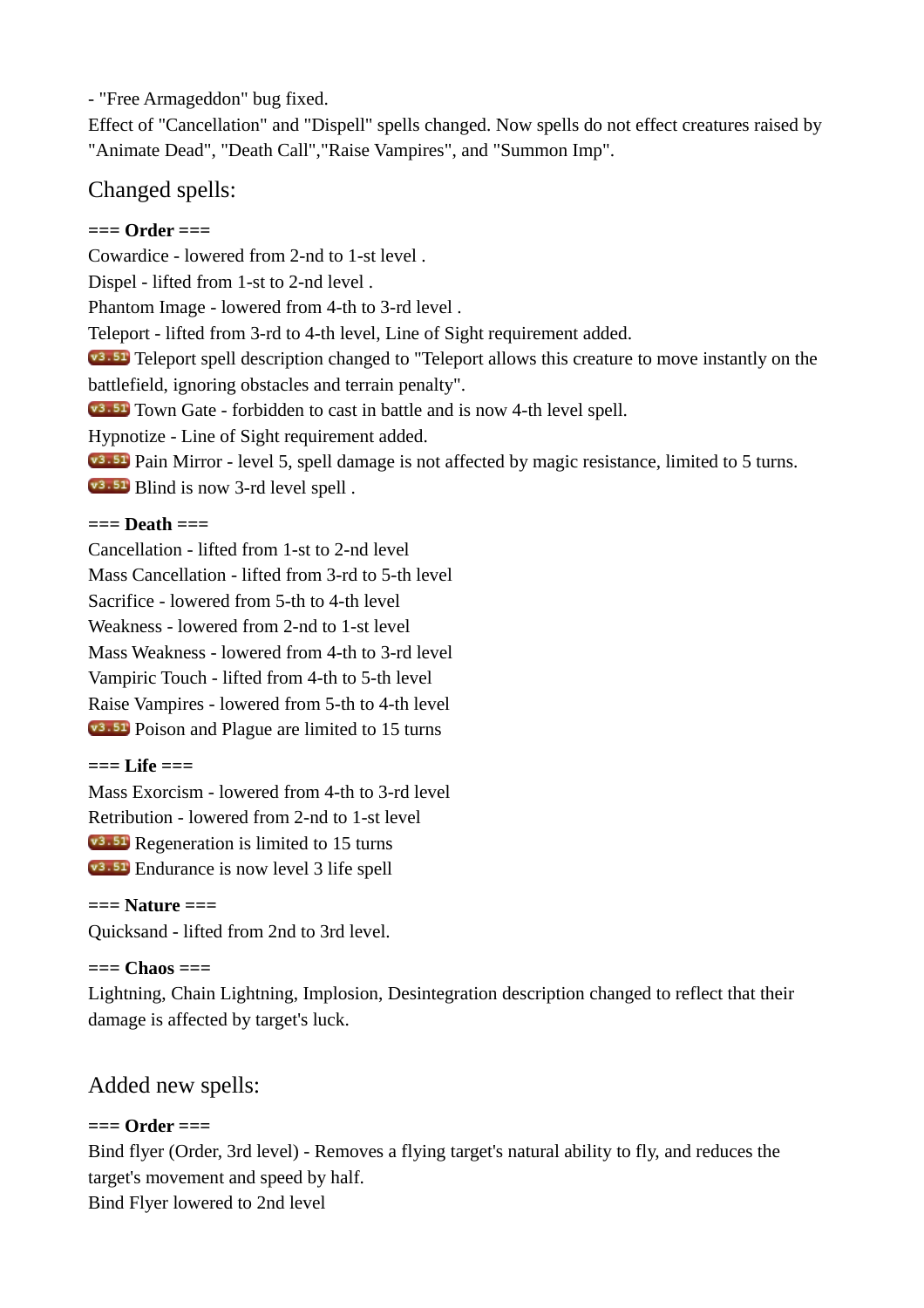Mass Forgetfulness (Order, 5th level) - Mass Forgetfulness restrains all enemy targets from using ranged attacks.

Mass Forgetfulness lowered to 4th level

**W3.51** Mass forgetfullness spell is disabled

### **=== Chaos ===**

Smoke (Chaos, 1st level) - Creates a 3x3 yard cloud that reduces all Ranged Attacks through the cloud by 50%.

Hydra Health (Chaos, 2nd level) - Increases the hit points of the target by 25% until the end of the next combat.

Added pictures for new Chaos spells (Hydra Health and Smoke).

### **=== Nature ===**

Endurance (Nature, 2nd level) - Increases an army's movement on the Adventure Map by 3 (moved to Life Magic in 3.51).

Added pictures for new Nature spells (Magic Resistance, Endurance).

## **=== Death ===**

Poison attack (Death, 2nd level) - The target's attacks in melee combat become poisonous. Anyone struck by the target will suffer the doubled effects of the 1st level Death spell, Poison.

Spell does not affect undead, mechanical and elemental creatures.

Aging (Death, 3rd level) - Aged targets do 25% less damage and their Melee and Ranged Defence is reduced by 20%. Speed and Movement are also cut in half.

Terror (Death, 3rd level) - Terror causes a single target within the line of sight of the caster to lose its next 2 actions.

Spell "Terror" raised to 4-th level, mana cost changed respectively to 8 mana.

Life ward (Death, 2-nd level) - The target of a Life Ward is 50% resistant to Life spells, and their Melee and Ranged Defense is increased by 50% against Life-aligned opponents.

### **=== Life ===**

Resurrection (Life, 5th level) - Brings a certain number of hit points of dead creatures back to life. Spell cost lowered to 12 mana and spell effect is increasing with heroes' growth in level and life magic skill. Spell description improved.

Increased spell power growth per level of hero by 50%.

Bug fixed - "Resurrection" and "Mass Forgetfullness" did not appear naturally in the game, if not predefined.

Bug fixed - "Sanctuary" description changed to reflect "6-3-moves" change.

# **Advanced Classes:**

Check Table for Equilibris v3.3 in "Downloads" section +

 Witch-king description changed (removed incorrect "Death Magic" from description) Guildmaster bonus changed from "ignore MR" to "make MR 3 times lower" (firebolt of 100 points of damage will make 67 points of damage to GM MR hero)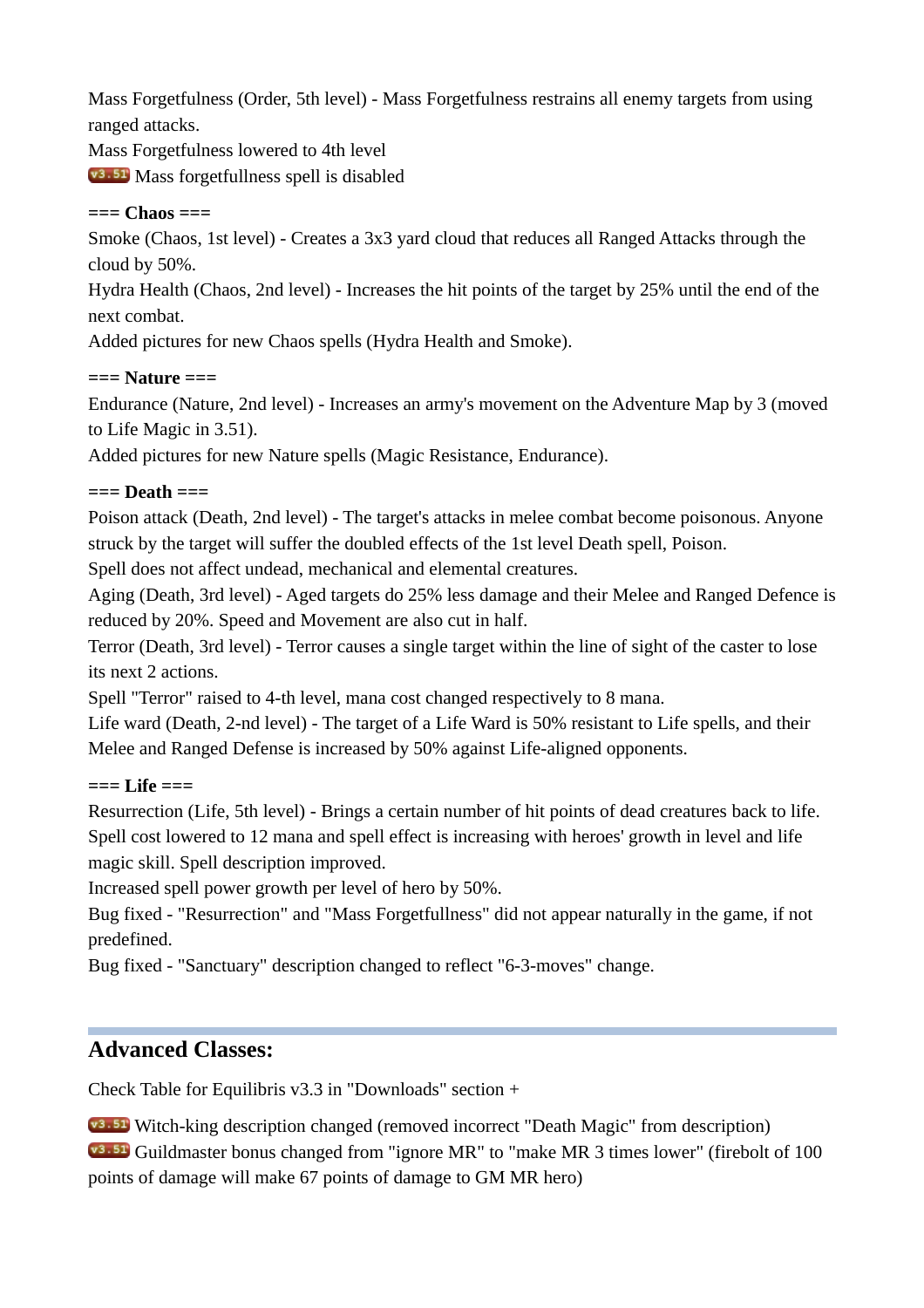# **Artifacts**

Dragon Scale Shield artifact now gives Protection From Fire to army, which is not displayed, but acts even if creatures move.

Corrected description for Ankh of Life - it gives +10% to Resurrection, instead of 5%, as it was stated in the in-game description.

Sniper's crossbow artifact now gives a hero and army ability to shoot without penalties for distance and

obstacles. Description changed to reflect the change.

Elven king's bow artifact now gives an additional shot for creatures in army and additional shot for a hero, only if he/she has Archery or Ranger adv.class. Otherwise hero can't shoot. Description changed to reflect the change.

Spider silk arrow - lifted from Treasure to Minor

Ring of Permanency - lifted from Minor to Major

Halberd of Swiftwatch - lifted from Minor to Major

Hideous Mask - lifted from Minor to Major

Tinan's Dagger of despair - lowered from Major to Minor

Spear of Centaur - lowered from Major to Minor

Purse of pennypinching discount increased to 25% (from 10%).

Demon Fire cost raised to 750 gold.

Mana Potion cost raised to 750 gold.

Angel's Blade bug fixed. Now it increases attack and defense of the hero by 3 and damage to

undead by allied units by 50%. Description changed to reflect the change.

**Wands of haste, bless, curse, weakness are lowered to treasure.** 

- **v3.51** Stuffs of alignments (Chaos, Order etc) are lowered to minor.
- **v3.51** Ring of Health raised to minor
- v<sub>3.51</sub></sub> Vial of Acid now costs 750 gold

# Added new artifacts

Griffin Helm (Relic) - gives hero unlimited retaliations in battle.

Spirit of Oppression (Major) - negates all morale bonuses and penalties of every hero and creature, friend or foe alike while in battle.

"Mirth","Fervor","Sorrow" and "Mass Sorrow" can not be cast when Spirit of Oppression is in battle.

**V3.51** Whitch's ring - Gives this hero ability to drain 2 mana points from enemy spellcasters each turn.

# **Buildings:**

### **=== Common ===**

Citadel: Gold 3000 (was 7500), wood 5 (was 10), ore 5 (was 10).

Castle: Gold 4500 (was 7500), wood 10, ore 10.

Caravan: gold 3000 (was 4000), wood 10, ore 2 (was 0).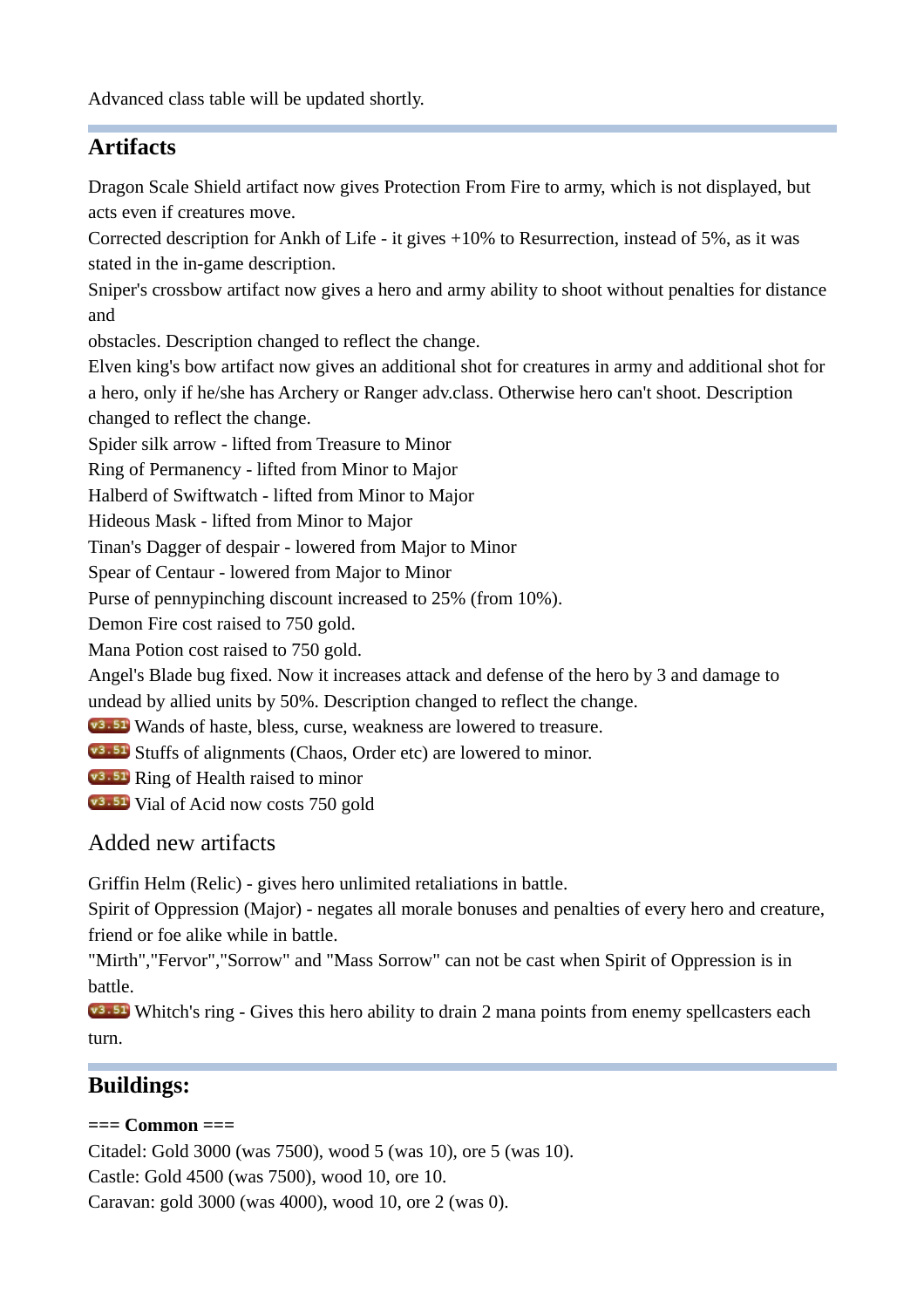#### **=== Order ===**

Altar of wishes: 6250 gold, 6 crystals, 12 gems

Treasury: gold 1500 (was 6000), wood 2 (was 5), ore 2 (was 10), gems 1 (was 0), sulphur 1 (was 0), mercury 1 (was 0), crystals 1 (was 0).

Prerequisite for Titan dwelling changed from Castle to Citadel.

Naga dwelling does not require Treasury anymore.

 Blacksmith: Potion of Immortality, Potion of Restoration, Vial of Acid, Potion of Endurance, Potion of Fire resisrtance, Telescope, Mage stuff, ChainMail, Axe

#### **=== Death ===**

Mansion: gold 6250, wood 12 (was 8), crystals 12 (was 8).

Changed prerequisite for Vampire dwelling. Now it requires Undead Transformer.

Changed prerequisite for Ghost dwelling. Now it requires Necromancy Amplifier, not Undead Transformer.

**V3.51** Necromancy amplifier affects necromancy 2 ways - it increases both percentage of slain enemy that can be raised and experience points limit of necromancer. To keep it simple - every amplifier gives hero extra virtual level when hero raises undead troops. Lvl.15 hero with GM Necromancy and 2 amplifiers will raise troops like lvl.17 hero with GM Necromancy and no amplifiers.

 Blacksmith: Potion of Immortality, Potion of Restoration, Vial of Acid, Vial of Despair, Vial of Poison, LongSword, Longbow, ChainMail, Shield

#### **=== Nature ===**

Ranger's Guild: gold 3500, wood 5 (was 20), ore 10 (was 0).

Pire now requires Conservatory of Life instead of Creature Portal.

 Blacksmith: Potion of Immortality, Potion of Restoration, Potion of Toughness, Potion of Strength, Vial of Acid, Longbow, Leather, Shield, Mage stuff

#### **=== Chaos ===**

Black Dragon dwelling construction now requires Mage Guild level 3 and Hall of Dead. Blacksmith: Potion of Immortality, Potion of Restoration, Vial of Acid, Potion of Speed, Vial of Binding liquid, GreatSword, Crossbow, PlateMail

#### **=== Might ===**

Arsenal: gold 3500 (was 5000), wood 10 (was 12), ore 10 (was 12).

Breeing pits: gold 15000, wood 15 (was 10), ore 25 (was 30).

Magic Dampeners now affect creatures as well as heroes. Description changed to reflect the change. Blacksmith: Potion of Immortality, Potion of Restoration, Potion of Endurance, Potion of Quickness, Vial of Acid, Axe, GreatSword, Leather

#### **=== Life ===**

Stables in Life castle now increase movement for 2 weeks, instead of 1.

 Blacksmith: Potion of Immortality, Potion of Restoration, Vial of Acid, Potion of Healing, Vial of Bindidng liquid, LongSword, PlateMail, Crossbow, Telescope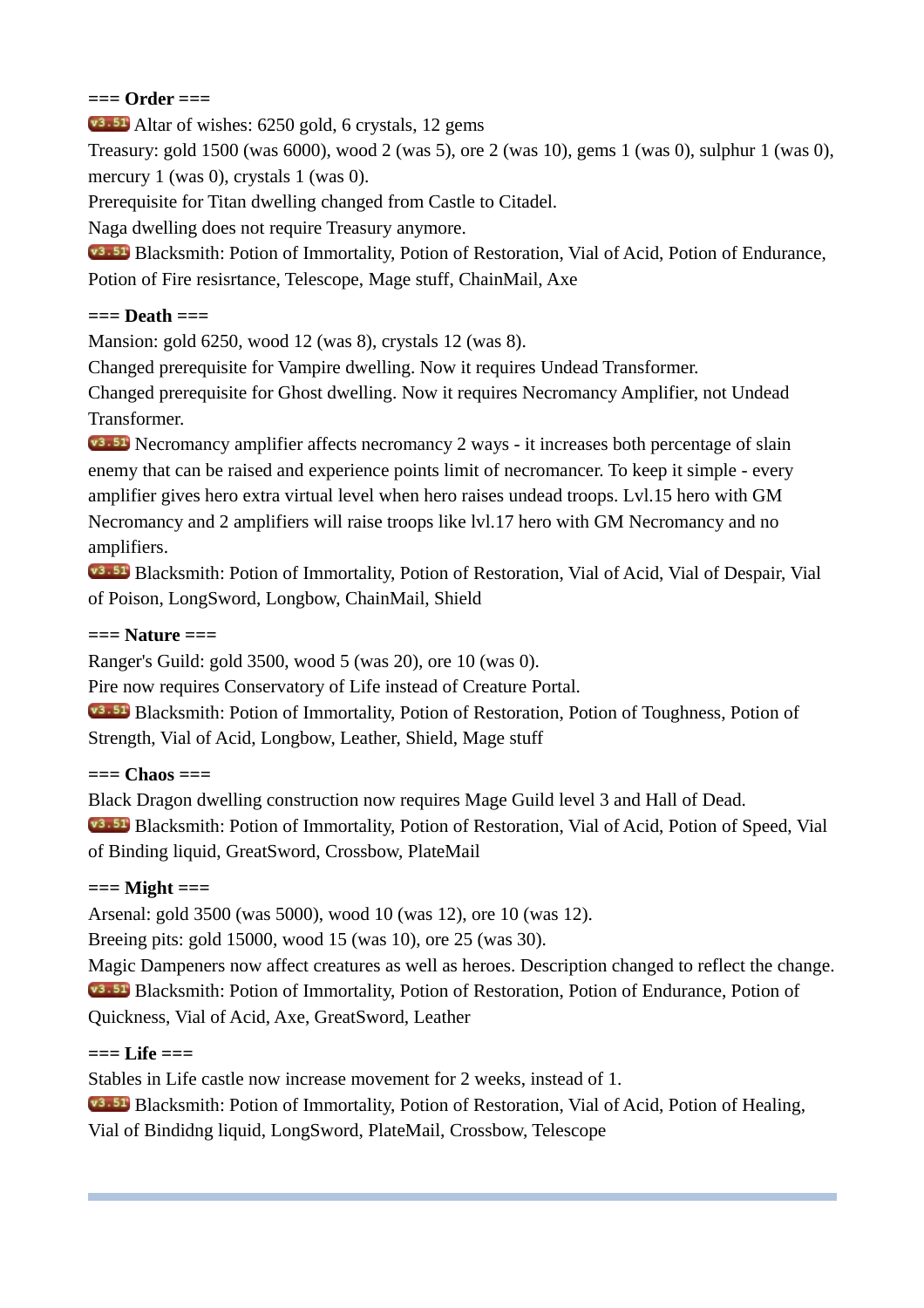# **Creatures' abilities:**

Added spells to Ogre mage: Magic Resistance, Mana Drain, Spell Shackle, Snake Strike, Sparks. Mana lowered from 6 to 5. Description changed to reflect the change.

Changed ability of Ogre-Mage from Bloodlust to Spellcaster. Description changed to reflect the change.

Wasport's Weakness now working on undead, mechanics and elementals. (Before this bugfix only heroes with corresponding magic skill could cast Weakness on undead, mechanics and elementals) Chance of Unicorn's Blinding increased from 30% to 40%. Description changed to reflect the change.

"Charge" ability added to Frenzied gnasher. Description changed to reflect the change.

Efreets' Fire Shield damage increased from 25% to 40% of damage taken from melee attack.

Description changed to reflect the change.

Efreet's Fire Shield damage changed to 33%.

Chance of Minotaurs' Block increased from 30% to 40%. Description changed to reflect the change. Added Ranged Stun ability to Orc - chance to deafen target by hit of their axe (depends on inflicted damage).

Added picture and description of Ranged Stun ability.

Added Teleport ability to Earth Elementals - they can move under the ground and ignore quicksand and other obstacles (which are ON the ground, not UNDER the ground). Description changed to reflect the change.

Added Negate First Strike ability to Air Elementals. Description changed to reflect the change. Nagas now have 3-handed attack.

Lightning attack ability also grants Thunderbirds immunity to Lightning spell and effect.

Beholder's ability description changed to reflect that it cast also Order Spells, not only Death and Chaos.

Poison Attack (Death spell) cannot be cast on Venom Spawn.

Evil Sorceress' "Banish" spell power now depends on their number (before 3.42 always was 110 hp).

**V3.51** Spellcaster ability lets creatures cast mass spells starting from stack number of 5 weekly growths.

# **Creatures' stats:**

### **=== Chaos ===**

Orc: Dmg 2-3 (old value /was/ 1-3 ) Minotaur: Attack 19 (was 16), Defence 18 (was 15), Weekly Growth 7 (was 6) Nightmare: Spell Points 8 (was 6) Nightmare: Spell Points 10 due to change in cost of "Terror" spell. Hydra: Move 28 (was 22). v<sub>3</sub>.<sub>51</sub></sub> Trolls: health 50, attack 14, defence 20 v<sup>3.51</sup> Troglodytes: attack 12, growth 25 Pirate: damage 1-3, health 12, attack 12, defence 8 **=== Death ===**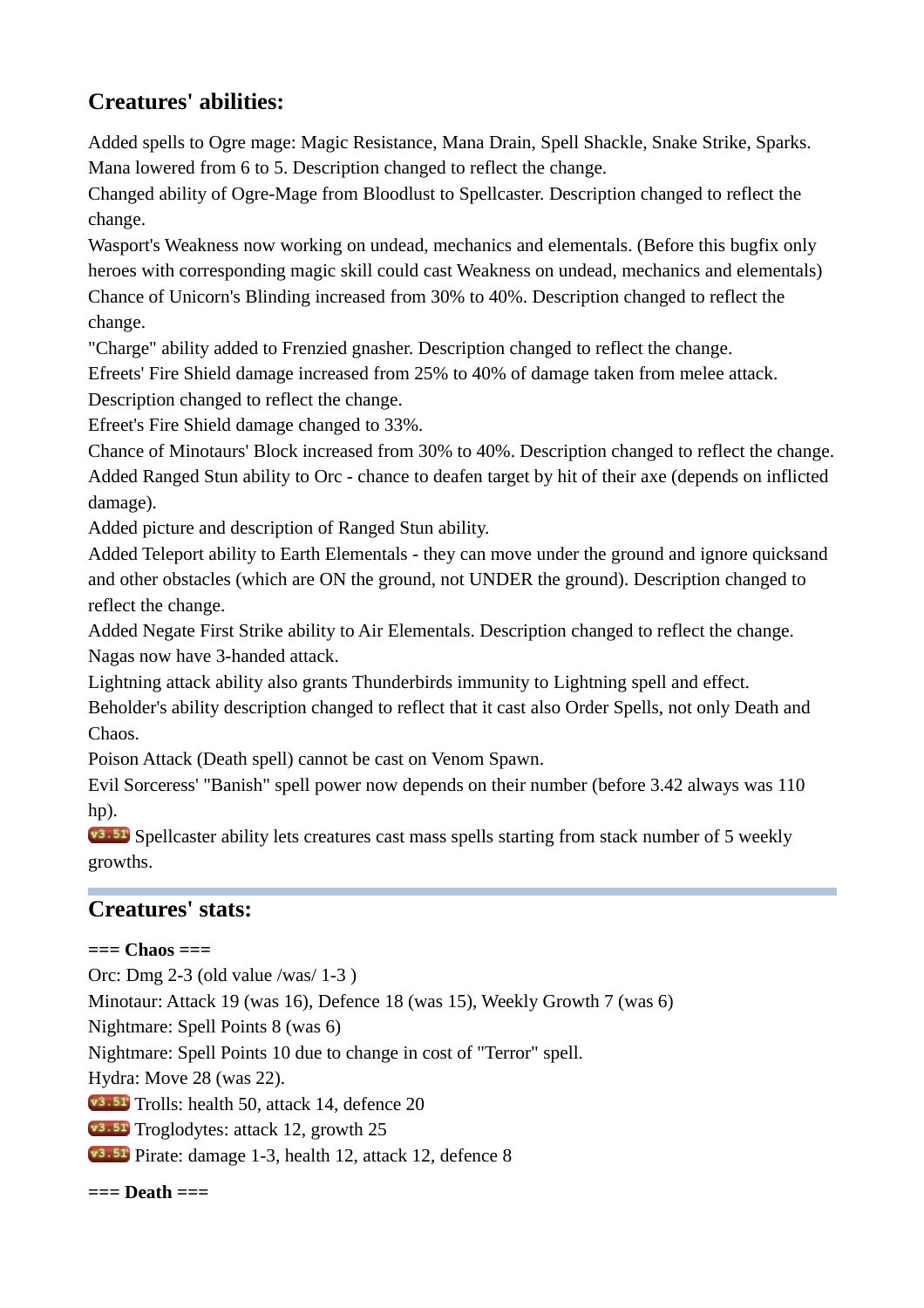Skeleton: Hit Points 10 (was 8)

 Vampires: Attack 27 (was 30), Defence 27 (was 30), Move 30 (was 38), Experience 275 (was 205).

Venom spawn: Move 26 (was 18)

Dark Champion: Spell Points 24 due to change in cost of "Terror" spell.

Zombie: Experience 8 (was 10).

Ghost: Experience 35 (was 33).

**v3.51** Mummy: Experience 28, health 40 defence 18

#### **=== Life ===**

Ballista: Move 16 (was 8) Crusader: Hit Points 75 (was 65), Move 22 (was 18), Weekly Growth 6 (was 5) Angel: Spell Points 22 (was 20) Angel: Spell Points 14 due to change in cost of "Resurrection" spell. Monks: Movementis raised to 22 Crusaders: Movement is raised to 26 Peasant: 2 gold per day income

### **=== Might ===**

Cyclops: Attack 26 (was 30), Shots 7 (was 8) Ogre mage: Attack 24 (was 18), Defence 22 (was 16), Move 24 (was 18), Speed 5 (was 4), Mana 5 (was 6) Orge's experience raised to 130 XP, growth lowered to 5 and cost raised to 450 gold.

#### **=== Nature ===**

Satyr: Spell Points 8 (was 6) Unicorn: Hit Points 85 Waspwort: Move 12 (was 8) Phoenix: Spell Points 14 (was 12) Sprite experience is lifted to 10 (was 7), and its Growth rate lowered to 16 (was 23) Wolf experience is lowered to 9 (was 11), and its Growth rate lifted to 17 (was 16) Air Elemental experience is lifted to 77 (was 74). Earth Elemental experience is lowered to 65 (was 77). Fire Elemental experience is lowered to 72 (was 75). Water Elemental experience is raised to 90 (was 73).

#### **=== Order ===**

Dwarf: Attack 10 (was 11), Defence 13 (was 11) Gold golem: Dmg 9-13 (was 8-12) Mage: Spell Points 18 (was 16) Genie: Move 25 (was 30), Spell Power 38 (was 45), Weekly Growth 5 (was 6) Genie's experience raised to 120. Titan: Move 30 (was 22). Naga and Genie movement changed to 28 Naga exp. changed to 175 (was 157).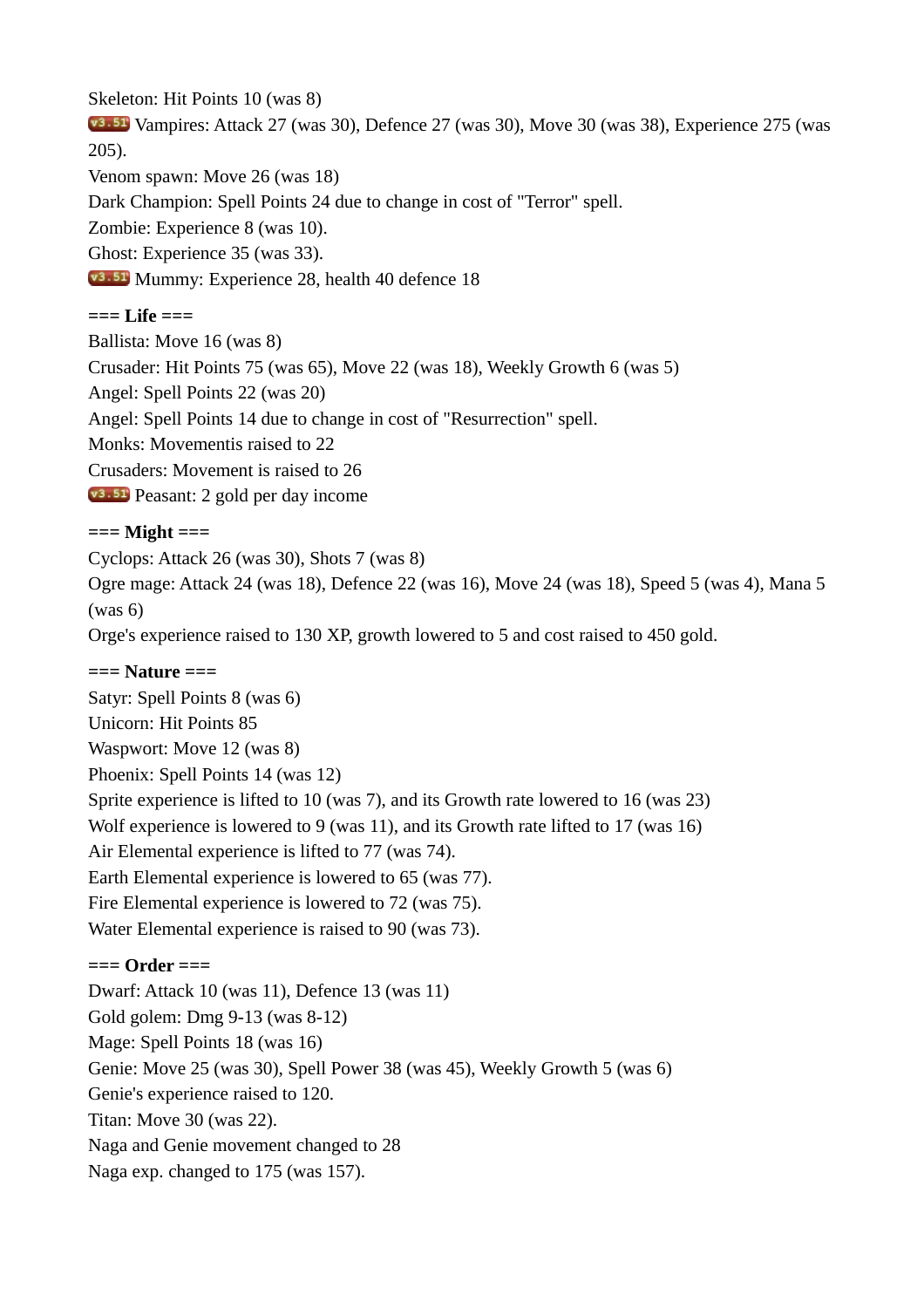### **Scripting system:**

- "Add Movement" script bug fixed.
- "Increase Level" script bug fixed.
- "Divided by" script bug fixed.
- "Negate" script bug fixed.
- "Remainder" script bug fixed.
- "Combat" script fixed.

**V**<sup>3.51</sup> Variables can be used in messages and quest log entries (check news from June 29, 2004 for details)

Number of armies can be limied in script (by defining variable MAX\_ARMIES)

## **Bug fixes:**

Exp popup problems in some cases (quick battle, hero dead in combat)

**V3.51** Morale indicator for Lich advanced class on adventure map is now zero (reflecting that Lich is undead)

**V3.51** First strike spell now can not be cast on creatures with FS ability.

**v3.51** Bad file bug (map error) is partially fixed.

**v3.51** Swamp battles do not slow down anymore

**EXACTLE 15 Hydra Health spell is now shown in adventure spells too (on adv. map)** 

### **Other changes:**

Instead of new.h4r Equilibris uses new\_mod.h4r archive.

Instead of current.aop Equilibris map editor uses equi.aop setup file.

# **Addendum 1.**

Resurrection skill on small casualties.

resurrected ifе

| Killed15%25%35%45%55%70%80%100% |  |  |  |  |
|---------------------------------|--|--|--|--|
|                                 |  |  |  |  |
|                                 |  |  |  |  |
|                                 |  |  |  |  |
|                                 |  |  |  |  |
|                                 |  |  |  |  |
|                                 |  |  |  |  |
|                                 |  |  |  |  |
|                                 |  |  |  |  |
|                                 |  |  |  |  |
|                                 |  |  |  |  |